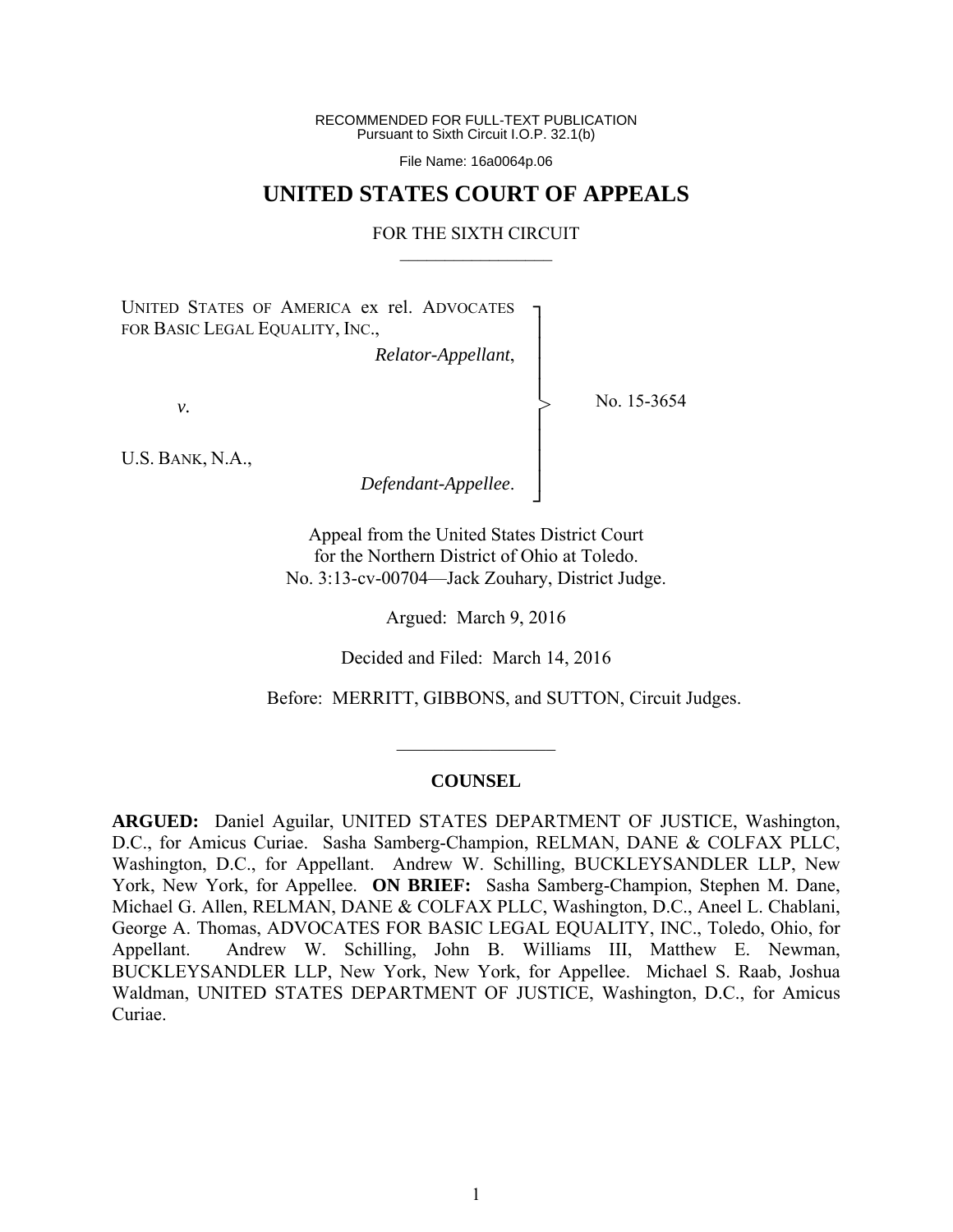## **OPINION**   $\frac{1}{2}$  ,  $\frac{1}{2}$  ,  $\frac{1}{2}$  ,  $\frac{1}{2}$  ,  $\frac{1}{2}$  ,  $\frac{1}{2}$  ,  $\frac{1}{2}$  ,  $\frac{1}{2}$  ,  $\frac{1}{2}$

 $\frac{1}{2}$  ,  $\frac{1}{2}$  ,  $\frac{1}{2}$  ,  $\frac{1}{2}$  ,  $\frac{1}{2}$  ,  $\frac{1}{2}$  ,  $\frac{1}{2}$  ,  $\frac{1}{2}$  ,  $\frac{1}{2}$ 

SUTTON, Circuit Judge. Suing on behalf of the United States, Advocates for Basic Legal Equality ("ABLE" for short) contends that U.S. Bank violated the False Claims Act when it requested federally backed insurance payments after several borrowers defaulted on their loans. To state a *qui tam* claim, a plaintiff must show that it uncovered the claim—that the factual basis of the claim was not publicly disclosed before the plaintiff sued. Otherwise, only the government can vindicate the claim in a lawsuit in its own name. Because ABLE did not satisfy this requirement, we affirm the district court's decision to reject this claim as a matter of law.

U.S. Bank participates in a mortgage insurance program, backed by the Federal Housing Administration, that encourages banks to lend money to high-risk borrowers. The insurance covers losses caused by a borrower who defaults on a loan. To participate in the program, U.S. Bank had to certify that it would meet certain requirements, and each time it requested an insurance payment U.S. Bank had to certify that it had followed the requirements. *See* 24 C.F.R. § 203.500. The key requirement for our purposes is that U.S. Bank would engage in "loss mitigation" measures, such as attempting to arrange a face-to-face meeting with the defaulting borrower, before foreclosing. *See id.* §§ 203.604–.606.

According to ABLE, an Ohio non-profit organization that advances the interests of lowincome individuals, U.S. Bank did not satisfy the loss mitigation requirement. It contends that U.S. Bank promised that it would engage in loss mitigation, failed to do so, then lied about the failure. ABLE points to three foreclosures where this happened and claims that they demonstrate a pattern—indeed a widespread pattern, one that purportedly shows that U.S. Bank wrongfully foreclosed on 22,000 homes and wrongfully collected \$2.3 billion in federal insurance benefits. ABLE filed this lawsuit on behalf of itself and the United States claiming that U.S. Bank violated the False Claims Act. *See* 31 U.S.C. § 3729. The Department of Justice declined to intervene. *See id.* § 3730(b)(2), (4).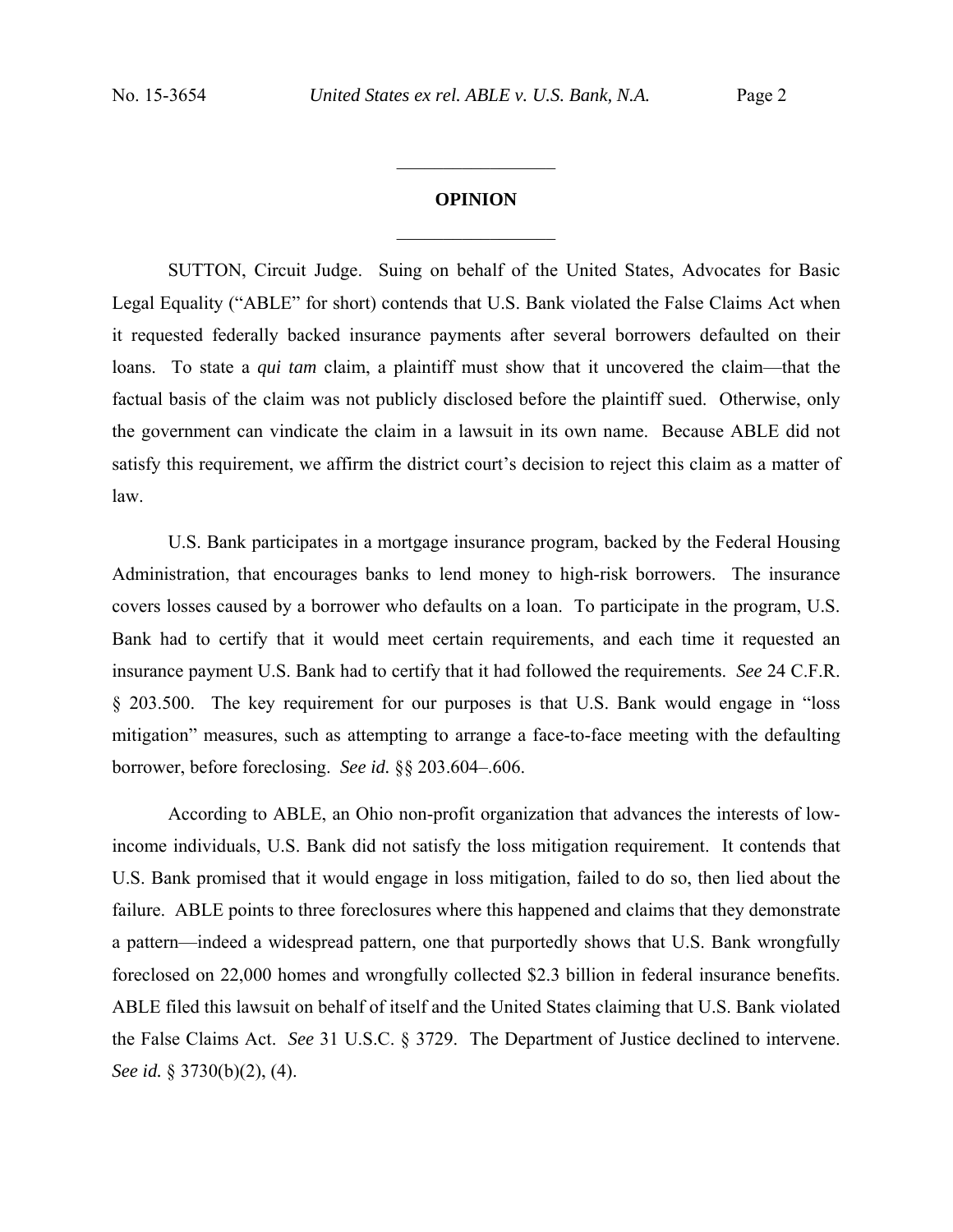In handling this case, the district court issued two relevant decisions on the pleadings. It decided that two of ABLE's claims stated a cognizable violation of the False Claims Act. *United States v. U.S. Bank, N.A.*, No. 3:13 CV 704, 2015 WL 2238660, at \*4–7 (N.D. Ohio May 12, 2015). And it decided that ABLE premised its case on information that had already been publicly disclosed, precluding it from bringing the lawsuit as a *qui tam* plaintiff. *Id.* at \*8–11.

On appeal, the parties join debate over each holding. Because we agree with the district court's second holding—the public disclosure holding—we need not consider its first. That may be for the best, as the Supreme Court recently granted certiorari in a similar case under the False Claims Act, the resolution of which may affect our precedents governing ABLE's ability to state a claim. *See Universal Health Servs., Inc. v. United States*, 136 S. Ct. 582 (2015) (mem.).

A claimant may establish eligibility to bring a *qui tam* lawsuit on one of two grounds: (1) that the factual premise of its claim was not publicly disclosed before it filed the lawsuit, or (2) even if it was, that the claimant was the original source of the information. 31 U.S.C. § 3730(e)(4). Here's how the statute defines a prior public disclosure: "if substantially the same allegations or transactions as alleged in the action or claim were publicly disclosed . . . (i) in a Federal criminal, civil, or administrative hearing in which the Government or its agent is a party; (ii) in a congressional, Government Accountability Office, or other Federal report, hearing, audit, or investigation; or (iii) from the news media." *Id.* § 3730(e)(4)(A). Here's how the statute in relevant part defines someone who is an original source: one "who has knowledge that is independent of and materially adds to the publicly disclosed allegations or transactions." *Id.*  $$3730(e)(4)(B).$ 

These formulations of "public disclosure" and "original source," it's worth adding, reflect current law. The Patient Protection and Affordable Care Act became law on March 23, 2010. In addition to its better-known provisions, the Act amended the False Claims Act. *Compare* Pub. L. No. 111-148, § 10104, 124 Stat. 119, 901–02 (2010), *with* Pub. L. No. 99-562, § 3, 100 Stat. 3153, 3157 (1986). The 2010 amendments made two pertinent changes. They prevented federal courts from considering state court actions when determining whether there has been a public disclosure, and they introduced "materially adds" to the original source definition.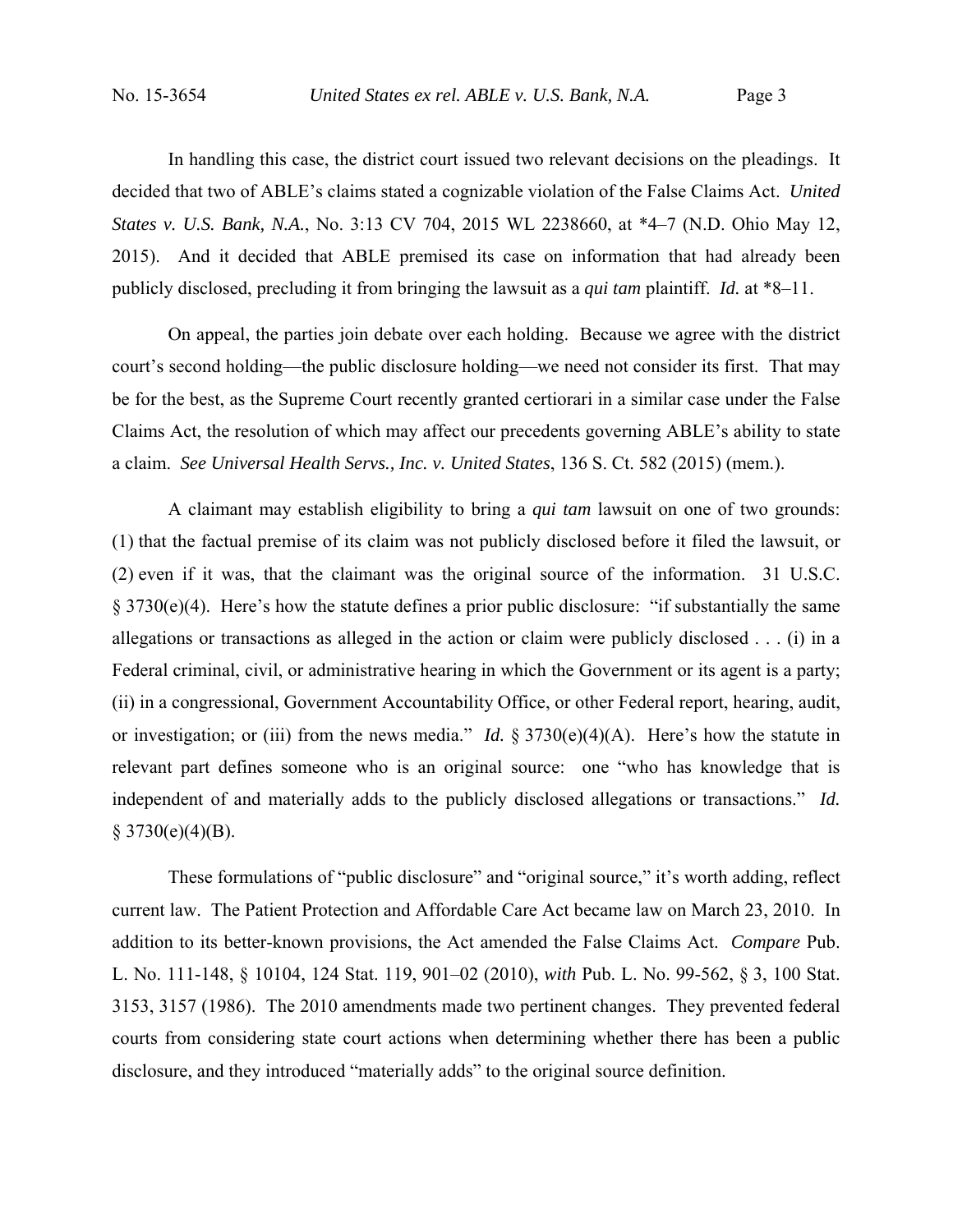The new amendments, it is true, are not retroactive. *See Graham Cty. Soil & Water Conservation Dist. v. U.S. ex rel. Wilson*, 559 U.S. 280, 283 n.1 (2010). In this instance, some of the allegedly fraudulent acts occurred before the 2010 amendments, some happened after, and ABLE did not file this lawsuit until 2013. ABLE urges us to apply the new, more lenient requirements for filing a complaint under the False Claims Act to all of its claims. Because ABLE's claims fail even under the new requirements, we see no problem in doing so.

This leaves us with two pertinent questions: Were U.S. Bank's alleged false claims publicly disclosed before ABLE filed this lawsuit? And, if so, was ABLE an original source? Because the answers to these questions are yes and no (respectively), we affirm.

*Public disclosure.* "[T]he public disclosure bar provides a broa[d] sweep," the Supreme Court has told us, in part because "[t]he phrase 'allegations or transactions' . . . [has] a broad meaning." *Schindler Elevator Corp. v. U.S. ex rel. Kirk*, 563 U.S. 401, 408 (2011) (quotation omitted). Unfortunately for ABLE, the "allegations or transactions" on which it premises this claim were publicly disclosed before it filed this lawsuit. ABLE's case rests on two factual allegations: that U.S. Bank (1) failed to take required loss mitigation measures before foreclosing and (2) committed fraud by falsely certifying, on various forms, that it would and did engage in those loss mitigation measures.

At least two sources publicly disclosed the first allegation. One was a 2011 consent order between U.S. Bank and the federal government, which qualifies as "a Federal criminal, civil, or administrative hearing in which the Government . . . [was] a party." 31 U.S.C. § 3730(e)(4)(A)(i). That consent order required U.S. Bank to implement a wide variety of reforms, including measures "to ensure [that] reasonable and good faith efforts, consistent with applicable Legal Requirements, *are engaged in Loss Mitigation* and foreclosure prevention for delinquent loans." *In re U.S. Bank Nat'l Ass'n*, AA-EC-11-18, Consent Order (OCC Apr. 13, 2011), at 19 (emphasis added), *available at* http://www.occ.gov/news-issuances/newsreleases/2011/nr-occ-2011-47j.pdf; *see also id.* at 5–9, 16, 18–22. The other was a 2011 foreclosure practices review from three federal agencies (also a public disclosure, *see* 31 U.S.C. § 3730(e)(4)(A)(ii)), which noted that various banks, including U.S. Bank, had failed to take a variety of loss mitigation measures. The report emphasized the need to require banks to make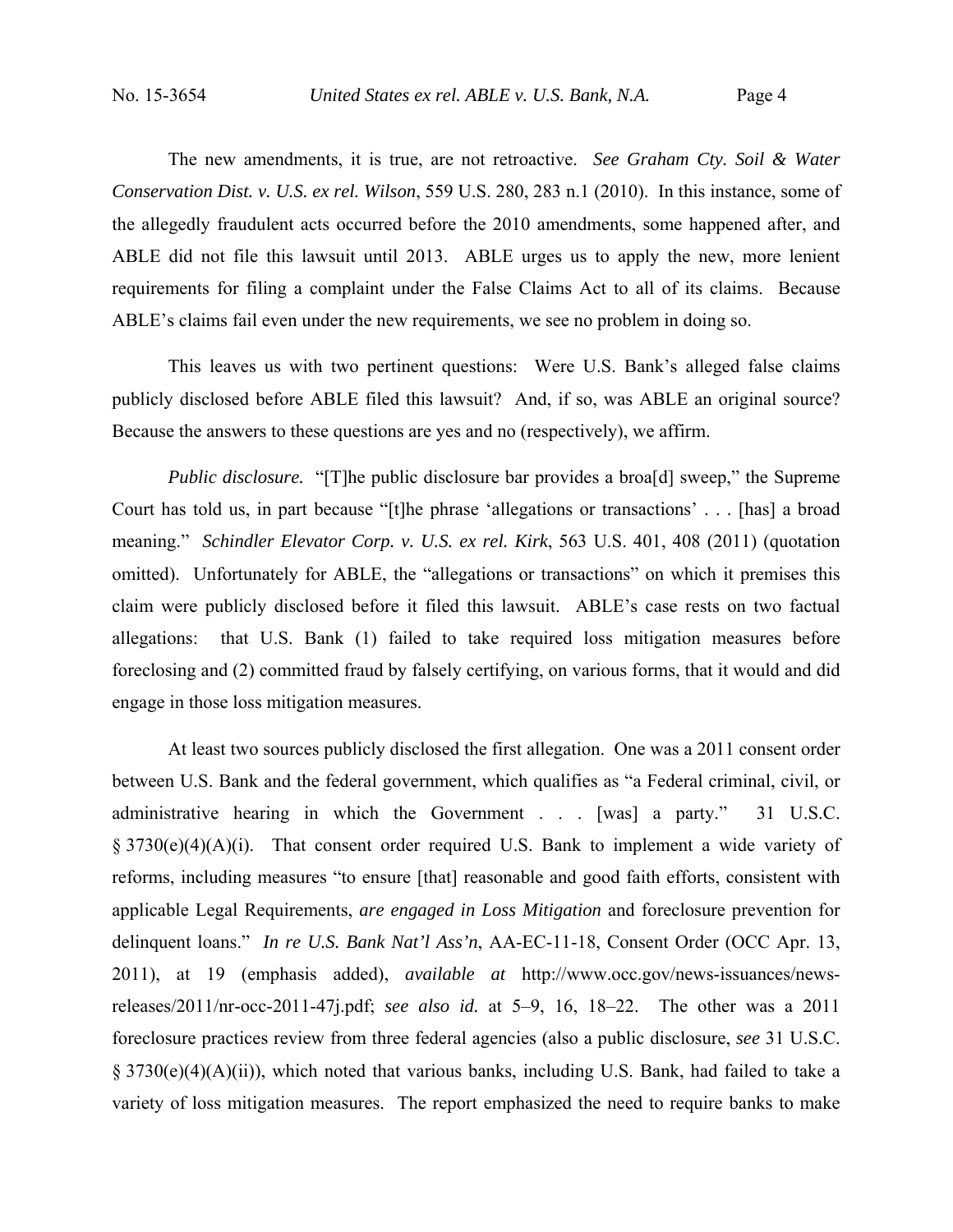"reasonable and good faith efforts, consistent with applicable law and contracts, to engage in loss mitigation and foreclosure prevention for delinquent loans where appropriate." R. 25-3 at 17. It also promised to push industry-wide reforms to "ensure borrowers are offered appropriate lossmitigation options." *Id.* at 19. The consent judgment and report amply disclose the allegation that U.S. Bank failed to engage in appropriate loss mitigation measures—the first premise of ABLE's claim.

The second premise—that U.S. Bank committed fraud when it made false certifications about whether it had engaged in loss mitigation—also was publicly disclosed. If the disclosure "puts the government on notice of the 'possibility of fraud' surrounding the . . . transaction, the prior disclosure is sufficient." *U.S. ex rel. Gilligan v. Medtronic, Inc.*, 403 F.3d 386, 390–91 (6th Cir. 2005) (quotation omitted). The consent order did just that. It required U.S. Bank to implement a compliance program, including "processes to review and approve standardized affidavits and declarations for each jurisdiction . . . to ensure compliance with applicable laws, rules and court procedures." *In re U.S. Bank*, *supra*, at 7. This language put the government (and everyone else) on notice that U.S. Bank allegedly had filed non-compliant documents documents that could supply the foundation for a fraud claim. A 2011 news article discussing the consent order explained that U.S. Bank "engaged in a pattern of misconduct and negligence." R. 25-2 at 36 (quotation omitted). And the publicly available 2011 foreclosure practices review found that a majority of the banks reviewed "had inadequate affidavit . . . processes that did not ensure proper attestation (or verification) of the underlying documents." R. 25-3 at 11. Taken together, all of this put the government on notice of the possibility of fraud. *See Gilligan*, 403 F.3d at 390–91.

*Original source*. To be an original source, the claimant must have knowledge that "materially adds to" the public disclosure. 31 U.S.C. § 3730(e)(4)(B).Materiality in this setting requires the claimant to show it had information "[o]f such a nature that knowledge of the item would affect a person's decision-making," is "significant," or is "essential." Black's Law Dictionary 1124 (10th ed. 2014). ABLE points to three incidents that purportedly show that U.S. Bank failed to engage in appropriate loss mitigation measures. But the incidents do not materially add to the thousands of prior problematic foreclosures already disclosed. *See In re*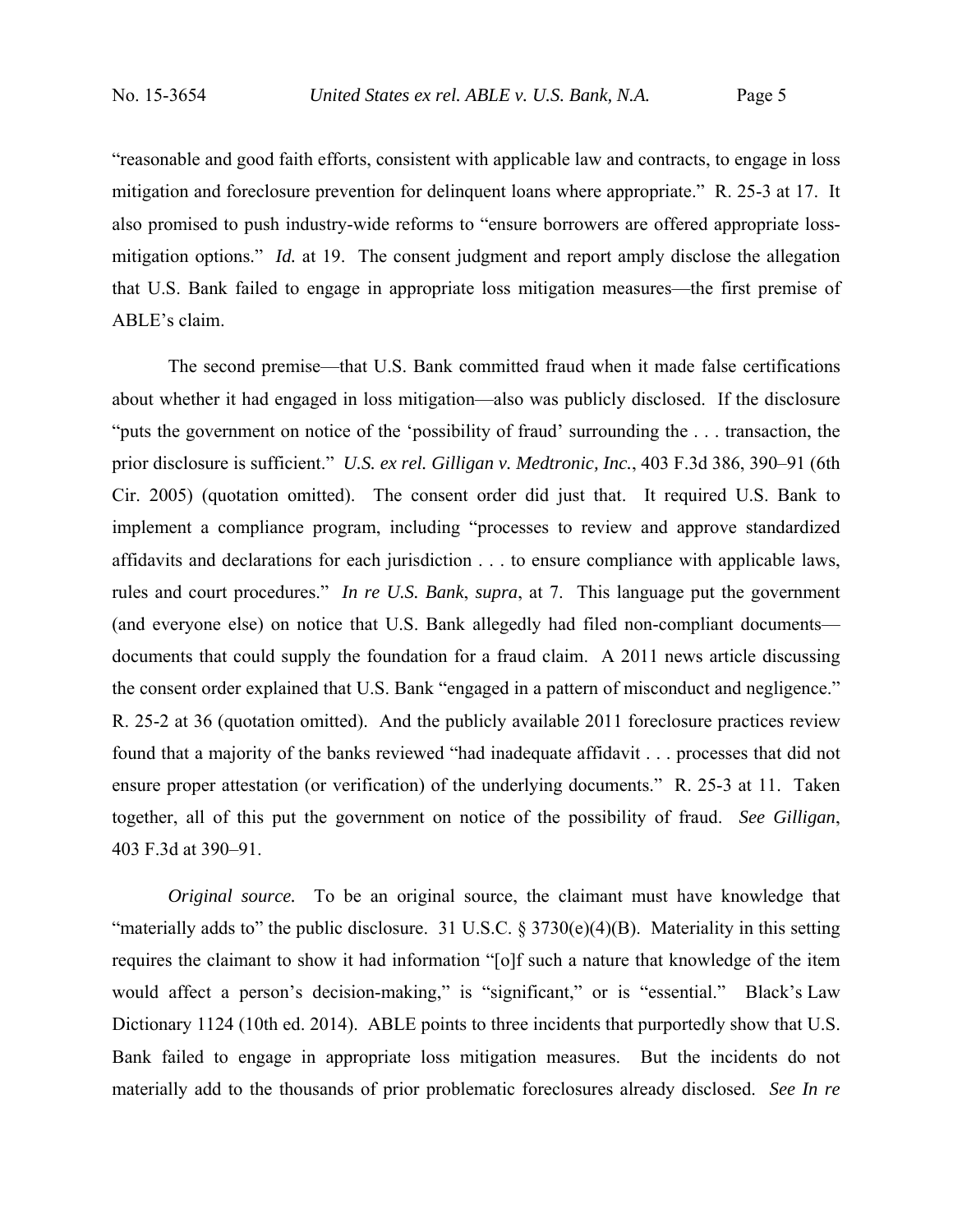*U.S. Bank*, *supra*, at 2. There is nothing significant or new about the nature of these foreclosures other than proof that there were others like them. That doesn't add anything, materially or otherwise. How, moreover, could we say that these *three* incidents affected the government's decision-making? It *already* tried to remedy U.S. Bank's bad foreclosure practices in its 2011 consent decree. ABLE notably offers no proof to the contrary. Because ABLE did not provide information that materially adds to the prior publicly disclosed information, it is not an original source.

ABLE offers two responses, both unconvincing. It first says that there was no prior public disclosure because neither the consent order nor the foreclosure practices review dealt with loss mitigation related to the types of loans here: federally insured mortgages. It's true that the consent order and the report do not directly mention federally insured mortgages. But that is because they do not single out *any* type of mortgage. Both documents, as the foreclosure practices review attests, cover a swath of "loss mitigation and foreclosure prevention" procedures that U.S. Bank failed to carry out in a manner "consistent with applicable law and contracts." R. 25-3 at 17. That is what ABLE alleges in this case: U.S. Bank did not engage in loss mitigation as required by law. Under the "wide-reaching public disclosure bar," *Kirk*, 563 U.S. at 408, we have no problem finding that the broader, publicly disclosed category (a variety of mortgages) encompasses ABLE's narrower category (federally insured mortgages). Otherwise, one could always—or at least nearly always—evade the public disclosure requirement by focusing the allegations in a second action on sub-classes of potential claims covered by the initial action. That's not how it works. As we have explained, "additional details are insufficient to avoid our broad construction of the public disclosure bar, which precludes individuals who base *any part* of their allegations on publicly disclosed information from bringing a later *qui tam* action." *Walburn v. Lockheed Martin Corp.*, 431 F.3d 966, 975 (6th Cir. 2005); *see Dingle v. Bioport Corp.*, 388 F.3d 209, 215 (6th Cir. 2004) (explaining that a *qui tam*  suit would be barred when the public disclosures "include[d] multiple general allegations of fraud by public sources with respect to [a] car" and the *qui tam* suit involved "a more specific claim of fraud . . . with respect to the engine of the car"); *U.S. ex rel. Bledsoe v. Cmty. Health Sys., Inc.*, 342 F.3d 634, 646 (6th Cir. 2003) (holding that there was prior public disclosure even when the *qui tam* suit "contain[ed] more detailed allegations about the fraud[]").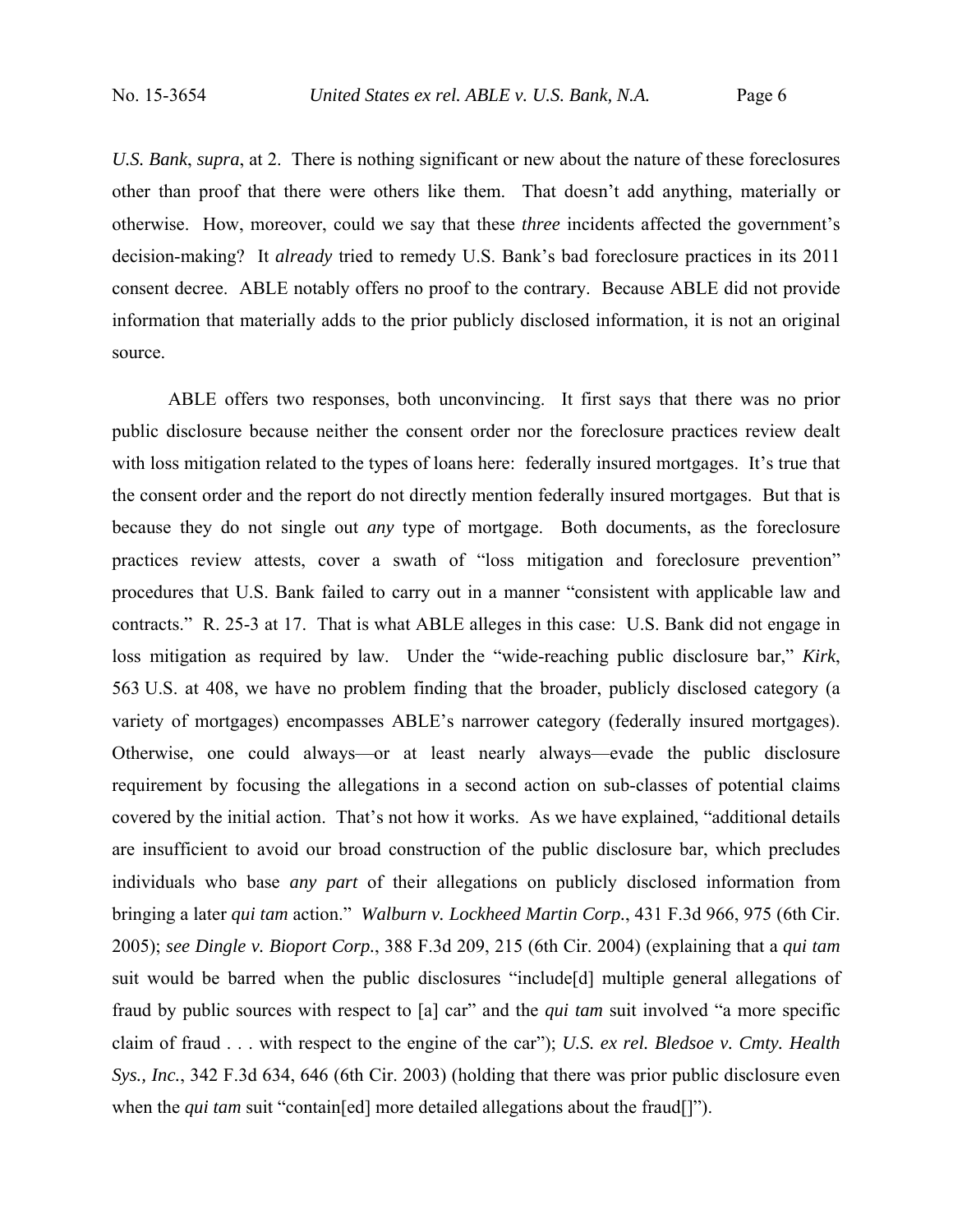The same problem exists with respect to ABLE's claim that the consent decree and foreclosure practices review dealt with loss mitigation measures in general, not with specific types of loss mitigation measures, such as face-to-face meetings. A *qui tam* plaintiff "is not allowed to proceed independently if [it] merely 'adds details' to what is already known in outline." *U.S. ex rel. Bogina v. Medline Indus., Inc.*, 809 F.3d 365, 370 (7th Cir. 2016) (quotation omitted). The absence of face-to-face meetings is merely one type of failure— "add[ed] details"—when it comes to loss mitigation measures.

ABLE adds that no public disclosures of this type of fraud—lying to a government agency about failing to follow loss mitigation requirements—were ever made. But that doesn't matter. "To qualify as a public disclosure of fraud," we have explained, "the disclosure is not required to use the word 'fraud' or provide a specific allegation of fraud." *U.S. ex rel. Poteet v. Medtronic, Inc.*, 552 F.3d 503, 512 (6th Cir. 2009). "[T]he prior disclosure is sufficient" if it "puts the government on notice of the '*possibility* of fraud' surrounding the . . . transaction." *Gilligan*, 403 F.3d at 390–91 (emphasis added) (quotation omitted). These disclosures did just that. They indicated that U.S. Bank failed to "approve standardized affidavits and declarations" that were in "compliance with applicable laws, rules and court procedures." *In re U.S. Bank*, *supra*, at 7. They also charged U.S. Bank with "engag[ing] in a pattern of misconduct and negligence." R. 25-2 at 36 (quotation omitted). Even though this did not "constitute. explicit, formal allegation of either fraud or the essential elements of fraud, it certainly presented enough facts to create an inference of wrongdoing." *U.S. ex rel. Jones v. Horizon Healthcare Corp.*, 160 F.3d 326, 332 (6th Cir. 1998). That's all that's required. *See Poteet*, 552 F.3d at 512–13.

All of this shows that the district court correctly dismissed the lawsuit. Whether the court should have dismissed the case under Civil Rule 12(b)(1) for lack of subject matter jurisdiction or Civil Rule 12(b)(6) for failure to state a claim deserves a final word (or two). Before the 2010 amendments, the public disclosure bar stated that "[n]o court shall have jurisdiction over an action . . . based upon . . . public disclosure," 31 U.S.C.  $\S 3730(e)(4)(A)$  (2006), prompting the Supreme Court to treat the bar as jurisdictional, *see Rockwell Int'l Corp. v. United States*, 549 U.S. 457, 460 (2007). But Congress changed this language in the 2010 amendments. The